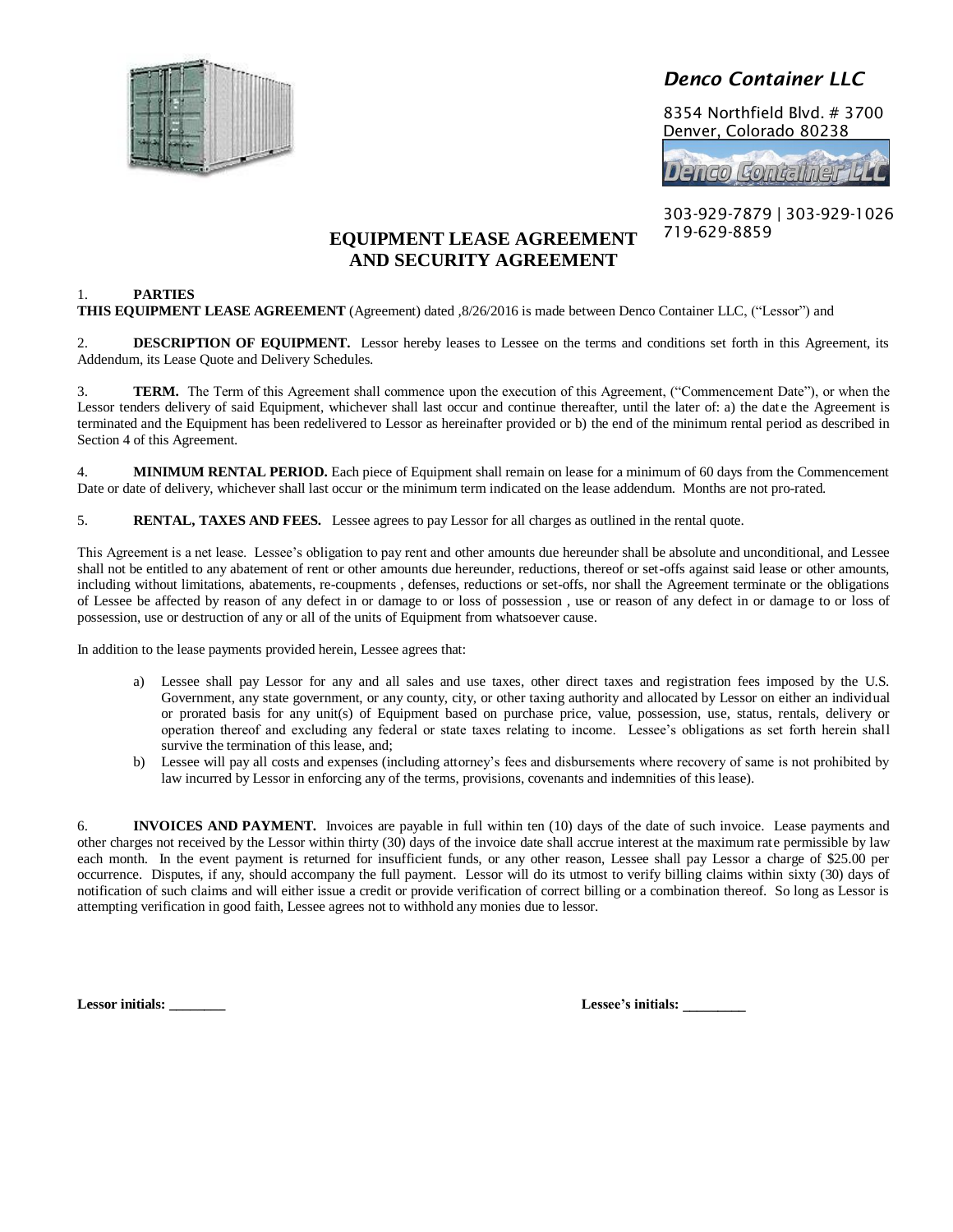7. **SECURITY DEPOSITS. Lessee shall provide Lessor prior to or upon execution of the Agreement a credit card (Visa/Master Card) valid for a minimum of twelve (12) months beyond the Commencement Date as security for Lessee's faithful performance of Lessee's obligations hereunder (Security Deposit).** If Lessee fails to pay rent or other charges when due under this Agreement, Addendum, or Rental Quote, or fails to perform any of its other obligations hereunder, Lessor may use or apply all or any portion of the Security Deposit for the payment of any rent or other amount then due hereunder and unpaid, for the payment of any other sum for which Lessor may become obligated by reason of Lessee's default or breach, or for any loss or damage sustained by Lessor as a result of Lessee's default or breach. If Lessor so uses any portion of the Security Deposit, Lessee shall, within ten (10) days after written demand by Lessor, restore the Security Deposit to the full amount originally deposited, and Lessee's failure to do so shall constitute a default under this Agreement. Lessor shall not be required to keep the Security Deposit separate from its general accounts, and shall have no obligation or liability for payment of interest on the Security Deposit. In the event Lessor assigns its interest in the Agreement, Lessor shall deliver to its assignee so much of the Security Deposit as is then held by Lessor. Within ten (10) days after the Term has expired and provided Lessee is not then in default of any of its obligations hereunder, the Security Deposit, or so much thereof as had not theretofore been applied by Lessor, shall be returned to Lessee or to the last assignee, if any, of Lessee's interest hereunder.

8. **ACCEPTANCE, MAINTENANCE AND USE.** Lessee agrees to inspect and accept the Equipment as being in good and sanitary order, condition and repair. Lessee shall sign a delivery schedule at time of delivery evidencing such fact or, in the absence of the Lessee at time of delivery, accept the signature of the delivery carrier as proof of delivery of the Equipment in good order and condition.

Lessee shall not use the Equipment for the storage or transport of any hazardous substances and the effects of such substances on the Equipment shall not be considered ordinary wear and tear. If the Equipment is determined to have been used to store any such substances, the lessee will be required to purchase the Equipment at the Replacement Cost as further defined in Sec 14 of this Agreement.

Lessee shall not have the right to assign this Lease or to sublet, rent, or otherwise hire out or transfer possession of any of the Equipment to any person, firm, partnership, association or corporation other than Lessor, without prior written consent of Lessor.

Lessee shall, at its sole cost and expense keep the Equipment:

- a) in good condition and repair (ordinary wear and tear excepted); free of graffiti and debris; supplied with all necessary parts and conspicuously labeled to disclose lessor's ownership, which Lessee shall also maintain and shall not remove or deface;
- b) with free and clear access for delivery by standard mobile transport vehicles. Lessee shall provide firm and level ground on no more than a six-inch slope from one end to the other for safe and unobstructed installation of the Equipment. Site selection is the sole responsibility of Lessee and Lessor shall have no responsibility for nor liability for any inadequacy of any site, or the set-up of the Equipment on the site, selected by lessee involves abnormal conditions;
- c) at the delivery location defined in Section 2 on this Agreement, unless the Lessee receives the Lessor's prior written approval to relocate the Equipment to another site. Lessee shall notify the Lessor immediately of any seizure or obstruction in the access to the Equipment, and shall indemnify and hold Lessor harmless from and against any loss or damage resulting therefrom;
- d) free of all security interests, encumbrances and other claims;
- e) in compliance with all local ordinances governed by the municipalities in the area where the Equipment is located and be responsible for any fines resulting from non-compliance by Lessee, and;
- f) obtain any and all licenses, titles, permits and any other certificates as may be required by law or otherwise for Lessee's lawful operation, possession, installation or use of the Equipment leased hereunder.

9. **NOTICES AND PAYMENTS.** All notices, demands and payments which may be or are to be required or permitted to be given by either party shall be in writing, sent by United States Mail, postage prepaid, addressed to the Lessor or Lessee to the address herein below, or to such other place as the parties from time to time may designate in a notice.

### To Lessor: **Denco Container LLC 8354 Northfield Blvd. #3700, Colorado 80238** To Lessee:

10. **INSURANCE AND INDEMNITY.** Lessee as a material part of the consideration to be rendered to Lessor agrees to insure Lessee's property at Lessee's expense, that Lessor will not and does not have any responsibility to insure Lessee's property and hereby waives all claims against Lessor for damages to goods, wares and personal property in, upon or about the Equipment. Lessee hereby agrees to hold Lessor exempt and harmless from and against all loss and damages Lessor may sustain or suffer cause of:

|  | Lessee's initials: |  |
|--|--------------------|--|
|--|--------------------|--|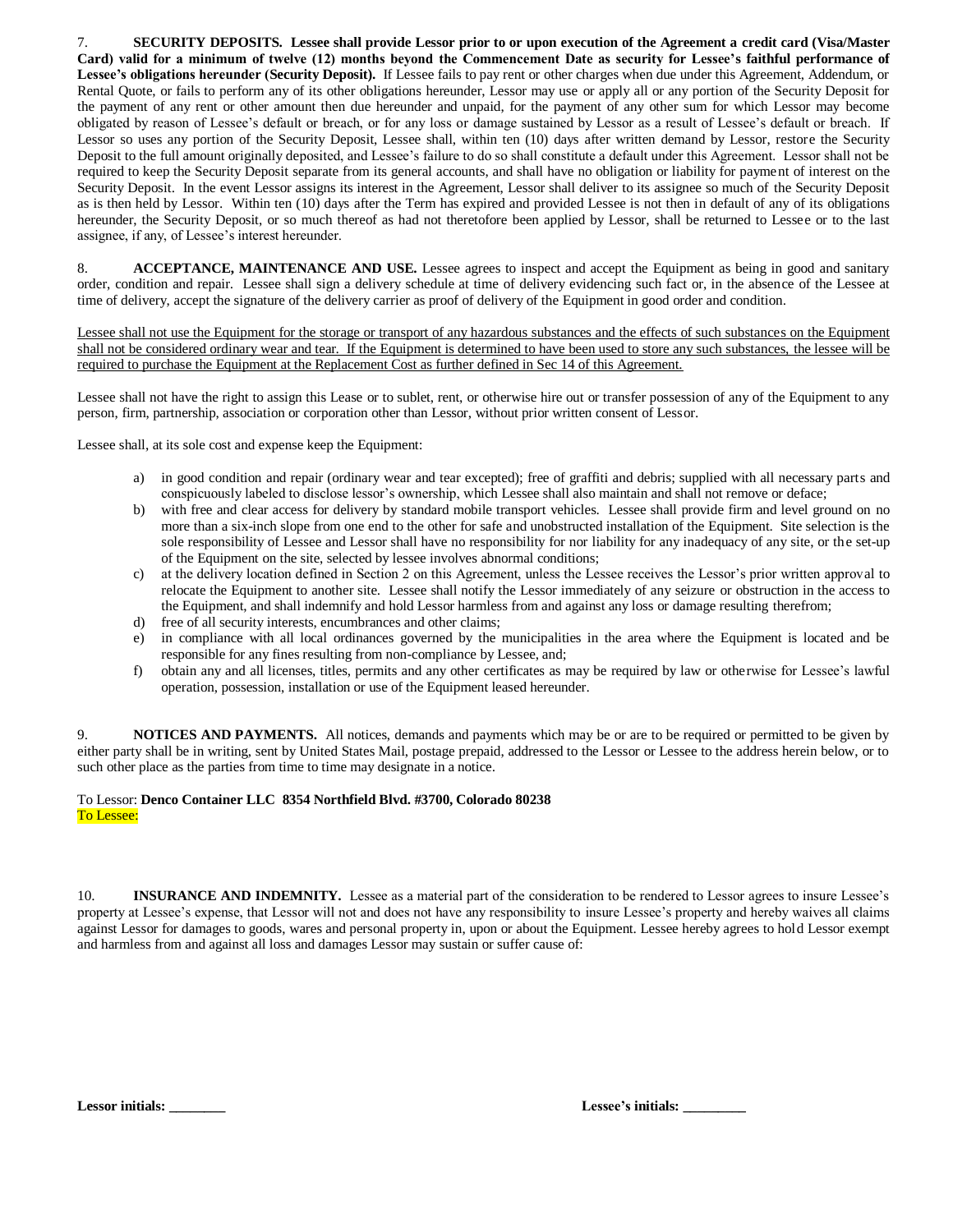- a) the loss of or damage to the Equipment because of any collision, fire, lightning and theft, flood, windstorm or explosion, or per casualty while in the custody, possession, or control of Lessee;
- b) the death of or injury to, or damage to the property of any other person as a result of, in whole or in part, the use or condition of Equipment while in the custody, possession, or control of Lessee;
- c) the failure of Lessee to maintain the Equipment as agreed and provided herein. Lessee further agrees, at Lessee's sole cost and expense, to procure and keep in full force and effect during the term of this Agreement, a policy of insurance satisfactory to lessor as to the insurer and as to the form and amount of coverage, with premiums prepaid, protecting Lessor against all loss and damages it may sustain or suffer due to: (1) the loss of or damage to the Equipment, and (2) the death of, injury to, or damage to the property of, any other person as a result, in whole or in part, the use or condition of the Equipment while in the custody, possession, or control of lessee with limits of five hundred thousand dollars (\$500,000) per occurrence as to property damage liability or a combined single limit of one million (\$1,000,000) per occurrence. A certificate of such insurance, naming Lessor as sole Additional Insured and Loss Payee, shall be delivered to Lessor prior to delivery to Lessee of the Equipment. It is agreed and understood that procurement of insurance by Lessee as herein provided shall not affect Lessee's covenants, obligations, and indemnities under this Agreement and the loss, damage to, or destruction of any of the Equipment shall not terminate the Agreement nor except to the extent that Lessor is actually compensated by insurance paid for by Lessee, release Lessee of any of Lessee's liability.
- d) It is further understood and agreed that in addition to comprehensive bodily injury and property damage specified in Section 10c, Lessee agrees to provide comprehensive general liability insurance including coverage for the indemnities contained herein;
- e) In the event Lessee does not furnish Lessor with insurance requirements as specified in Section 10c and 10d within thirty (30) days of execution of this Agreement, Lessee agrees to pay Lessor as additional rent, a non-compliance fee of \$10 per billing cycle. Such fee shall not be construed by Lessee as insurance coverage provided by Lessor to Lessee and shall not waive insurance requirements of Lessee to Lessor.
- f) Lessor shall not be liable for any loss or damage to any property stored, loaded or transported in or upon any Equipment and Lessee does hereby expressly waive any and all claims and demands for any such loss or damage, including but not limited to loss of profits or the alleged consequential damages against Lessor, and Lessee does further agree to indemnify and hold Lessor harmless from and against any and all such claims and demands, and;
- g) Lessor's delivery of the Equipment may be subject to delay in manufacture or delivery. Lessee agrees that the Lessor shall not be responsible for any such delays and that Lessee shall release Lessor from any direct or consequential damages including loss of profits which Lessee or any other parties may incur as a result of said delay. Additionally, Lessor shall have up to 14 days starting from original turn in notification in order to redeliver the Equipment.
- h) Lessee agrees to use and Equipment designated for "storage only" herein for storage for product.

## 11. **NO WARRANTY FOR MERCHANTABILITY AND FITNESS.** LESSEE AGREES THAT LESSOR MAKES NO WARRANTIES, EXPRESSED OR IMPLIED AND ALL WARRANTIES OF ANY KIND, INCLUDING ANY EXPRESSED OR IMPLIED WARRANTY OF MERCHANTABILITY OR FITNESS FOR A PARTICULAR PURPOSE, ARE HEREBY EXCLUDED WITH RESPECT TO THE EQUIPMENT OR ANY MAINTENANCE OR REPAIR WORK PERFORMED BY LESSOR ON THE EQUIPMENT.

12. **ENTRY.** Lessee grants to Lessor the right and privilege to enter on the real property where the Equipment is located as well as entry to the Equipment at reasonable times for the purpose of inspection, or for making repairs or alterations as may, in Lessor's opinion, be necessary or proper, or for the purpose of determining whether the Lessee is in conformity with the terms and conditions of this Agreement or for exercising any remedies lessor may have upon breach or default of lessor under this Agreement. Lessee shall furnish Lessor a duplicate key(s) and or combinations(s) to said Equipment and any gates or fences for the purpose of permitting entry by Lessor or Lessor's agents as herein above provided. In the event that the Equipment is located on property not owned by Lessee, the Lessee shall obtain the consent of the owner of that real property for Lessor's right to enter for all purposes provided for under this Agreement. Lessee shall keep access to the Equipment available to Lessor.

13. **CREATION OF LIEN ON CONTENTS OF EQUIPMENT.** Lessor shall have a possessory lien on any and all contents of the Equipment to secure the obligations of the Lessee hereunder. Said lien may be enforced in any manner provided by law, including, but not limited to, the power to sell the contents of the Equipment at a public or private sale and to apply the proceeds thereof to the outstanding obligation of Lessee hereunder as provided by Colorado state law. Remedies provided in this paragraph are cumulative as to Lessor and not intended to be exclusive remedy of lessor. Lessor may exercise any and all other rights and remedies, alternatively or cumulatively, at its sole option, including but not limited to, those provided for in Business and Professions Code Section 21700 et. seq.

14. **RISK OF LOSS.** Lessee shall bear the entire risk of all loss, theft damage, destruction, or the interruption or termination of use of the Equipment and the personal property stored therein from any cause whatsoever, during the term hereof and until the return of the Equipment to the Lessor. No such loss, theft, damage, destruction or other interruption or termination of use of the Equipment or personal property stored therein shall relieve Lessee of the obligations hereunder. Lessee shall promptly notify Lessor in writing of the occurrence of any of the above events and shall promptly pay Lessor the following Replacement Cost and any applicable sales and use tax for the Equipment:

|  | <b>Lessor initials:</b> |  |
|--|-------------------------|--|
|--|-------------------------|--|

Lessee's initials: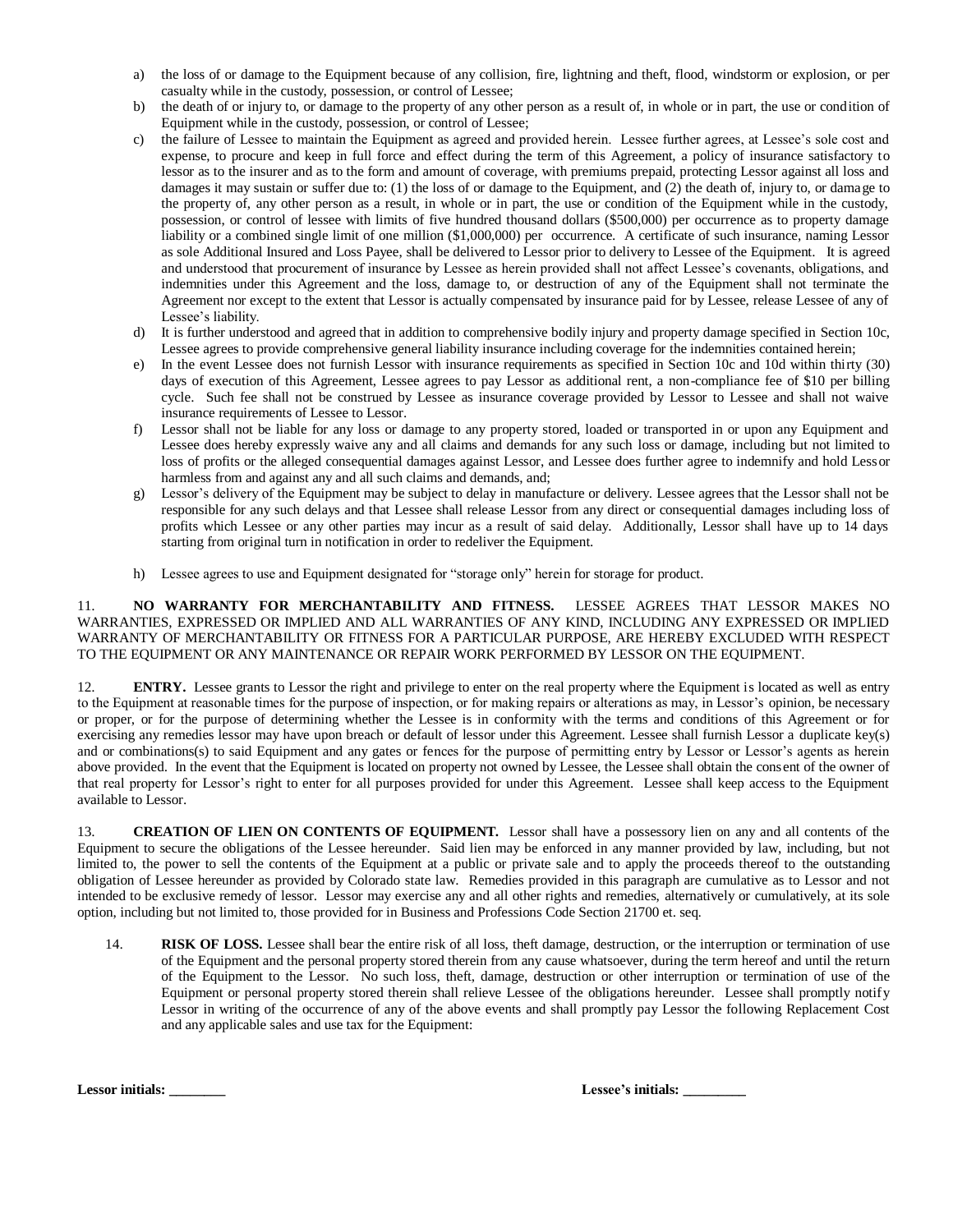| Equipment Type and Size                      | <b>Replacement Cost</b> |
|----------------------------------------------|-------------------------|
| Storage Container 10ft / 20ft                | \$3,000.00              |
| Storage Container 24ft / 26ft                | \$5,500.00              |
| Storage Container 40ft                       | \$5,000.00              |
| Shelving Brackets 20ft (12 Bracket Standard) | \$50/per bracket        |
| Shelving Brackets 40ft (21 Bracket Standard) | \$50/per bracket        |

15. **DEFAULT.** The occurrence of one or more of the following shall constitute an Event of Default: a) Lessee fails to pay when due any lease payments or any other payment under this Agreement; b) Lessee fails to perform any other term or condition of this lease and such failure remains not remedied for more than ten (10) days after Lessor has requested Lessee to perform except as such default arises due to noncompliance with Section 8, which default shall become effective immediately; c) Lessee or any guarantor of Lessee: 1) becomes insolvent, 2) commits an act of bankruptcy, 3) becomes subject to any voluntary or involuntary bankruptcy or reorganization proceedings, 4) makes an assignment for the benefit of creditors, 5) appoints or submits to the appointment of a receiver for all or any of its assets,6) admits in writing its inability to pay its debts as they become due, or 7) enters into any type of voluntary or involuntary liquidation; d) Lessee defaults under any other agreement with Lessor or any affiliate of Lessor ; or e) Any letter of credit, guaranty or other security given to secure the performance of the Agreement shall expire, terminate or become worthless in the opinion of Lessor.

If any Event of Default has occurred and is continuing, Lessor may, at its option and without demand or notice to Lessee, do any one or more of the following: a) Pay all amounts, or perform or cause to be performed by Lessee hereunder and recover from Lessee, as additional rent all amounts so paid or the reasonable value of all services so performed; b) Take immediate possession of the Equipment in accordance with the provisions of Section 13 and if the Equipment is leased for a stated term Section 4 declare the entire valance of rent for the remainder of the term immediately due and payable by acceleration and recover such amount as liquidated damages, the reasonableness of such damages being acknowledged by Lessee or c) Terminate this Agreement and Lessee's rights hereunder and require Lessee to promptly return the Equipment to Lessor at such locations as Lessor may designate. If Lessee is in default of this Agreement or any other agreement with Lessor, Lessee shall be declared in default of all other agreements between Lessee and Lessor. No termination, repossession or other act by Lessor after default by Lessee shall relieve Lessee from any of obligations hereunder. In addition, Lessee shall pay to Lessor on demand, all fees, costs and expenses incurred by Lessor in successfully enforcing its rights hereunder including, without limitation, reasonable attorney's fees. The remedies provided in favor of Lessor shall be cumulative and in addition to all other remedies provided in this Agreement or existing at law or in equity.

16. **ADDITIONAL REMEDIES.** The Parties agree the Agreement constitutes a security agreement with respect to the Equipment and Lessor is granted a security interest therein. Lessor has all of the rights and remedies of a secured party under the applicable Uniform Commercial Code as well as all other rights and remedies available at law or in equity. Lessee, as trustor, agrees to execute and deliver on demand, and irrevocably constitutes and appoints Lessor as beneficiary, the attorney in fact of Lessee to execute, deliver and file any security agreements, financing statements, continuation statements, or other instruments that Lessor may request to impose, or continue the lien or security interest created by this Agreement. Accordingly, on the occurrence of any default, Lessor will have the right to sell at any public or private sales as permitted by applicable law, including the private power of sale, any judicial foreclosure proceeding, and any deed given in lieu of foreclosure, any of the Equipment. Lessor will also have other rights and remedies, whether at law, in equity, or by statute that are available to secured creditors. Any disposition may be conducted by an employee or agent of Lessor. In addition to any other remedies in this Agreement, Beneficiary will have the following rights and remedies upon the occurrence of any default: (a) to receive the payments and any other amounts arising or accruing under the lease; (b) to collect, sue for, settle, comprise and give releases for the payments and pursue any remedies for the enforcement of the Agreement or Lessor's rights under the Agreement; and (c) to take possession of the property and hold, manage, lease, and operate it on any terms and for any period of time if Lessor may deem proper and, with or without taking possession of the property, in its own name, may from time to time make alterations, renovations, repairs or replacements that Lessor may deem proper.

17. **EXPENSES.** Expenses of retaking, holding, moving and preparing for sale, selling or the like will be borne by Lessee and will include attorney fees and legal expenses. Lessee, on demand of Lessor, will make the equipment available to Lessor at any place deemed to be reasonably convenient to Lessor.

18. **FINANCING STATEMENT.** Lessee agrees a UCC-I Financing Statement may be filed in the appropriate jurisdiction and the description of the collateral shall include the Equipment that is subject to this Agreement. The parties agree this UCC-I shall not violate any other agreement or UCC-I previously filed by another creditor of Lessee concerning the Equipment.

19. **TERMINATION.** Except as otherwise provided herein, this Agreement may be terminated by either party upon ten (10) days written notice of intention to terminate given as herein provided to Lessor or Lessee as the case may be. Upon the termination of the Agreement, Lessee shall surrender the Equipment, remove all the Lessee's property from the Equipment, and make the Equipment available for pick up by standard mobile transport vehicles. The Equipment shall be returned to the Lessor in the same condition as accepted by Lessee (reasonable wear and tear excepted) and accessible by standard mobile transport vehicles. Equipment returned with accessories, attachments, missing items, requiring repair, or is not accessible by standard mobile transport vehicles shall remain leased hereunder until said replacements, repairs and or access to pick up the Equipment has been made by Lessor. In the event, Lessee elects not to make the necessary repairs or make suitable access to the Equipment, Lessor shall determine and invoice the Lessee the cost of such repairs and the additional costs of pick up of the Equipment and the Equipment will remain on lease at the then prevailing monthly rate until the date that the Lessor's invoiced amount is paid by the Lessee. Any property remaining in the Equipment after termination shall be deemed abandoned and Lessor reserves the right to dispose of same in accordance with law and in accordance with the terms of this Agreement at the sole expense of Lessee.